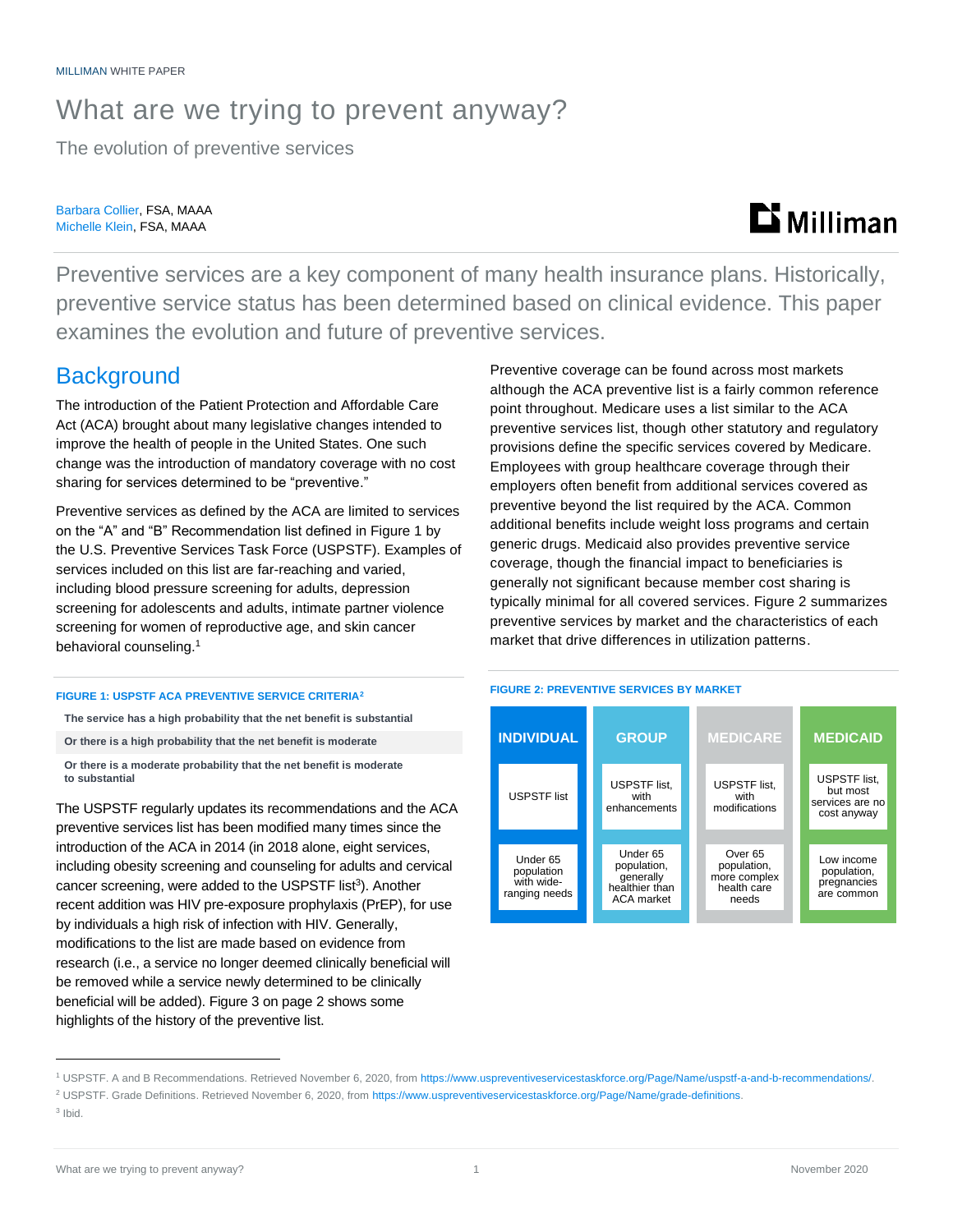

Nevertheless, the designation of a service as preventive is particularly important for the ACA-enrolled population because it ensures coverage at no cost to the member and many unsubsidized ACA members are enrolled in plans that would otherwise require substantial cost sharing.

Individual states can remove cost sharing from additional services in the form of copay limits (i.e., capping member cost sharing for a particular service at \$0).

In this paper, we explore other considerations, mainly in regard to historical utilization and cost of existing preventive services, which can inform future changes to the ACA preventive list.

### Current utilization

The current ACA preventive list contains a variety of services, some utilized more than others. We summarized 2017 medical data across four markets—individual, group, Medicare, and Medicaid—to get a picture of how beneficiaries use preventive services. We found that, while beneficiaries use some services frequently, others are hardly used at all. Note that our metric of utilization is dependent on the availability of a claim for the service, and as such services that are not covered or not accurately or completely coded within claims data may appear to have low utilization in this analysis.

Figure 4 shows the most highly utilized preventive services in each market. Individual claims are grouped based on the preventive measure they align with, using Milliman's preventive definitions. 4

#### **FIGURE 4: MOST UTILIZED PREVENTIVE SERVICES**

| Rank | Individual                       | Group                          | <b>Medicare</b>                | <b>Medicaid</b>                                 |
|------|----------------------------------|--------------------------------|--------------------------------|-------------------------------------------------|
|      | Preventive Visit                 | Preventive Visit               | Immunization                   | Preventive Visit                                |
| 2    | Immunization                     | Immunization                   | <b>Breast Cancer</b><br>Screen | Immunization                                    |
| 3    | <b>Breast Cancer</b><br>Screen   | <b>Breast Cancer</b><br>Screen | <b>Preventive Visit</b>        | <b>Hearing Screen</b>                           |
| 4    | <b>Cervical Cancer</b><br>Screen | Cervical Cancer<br>Screen      | Colorectal<br>Cancer Screen    | <b>Blood Draws for</b><br>Preventive<br>Screens |
| 5    | Colorectal<br>Cancer Screen      | Colorectal<br>Cancer Screen    | Tobacco<br>Cessation           | <b>STI/HIV Screen</b>                           |

\* Based on 2017 medical service utilization.

Across all markets, preventive visits and immunizations are among the most highly utilized preventive services. It is worth noting preventive visits may be considered clinically unnecessary in some circumstances, as some clinicians believe that preventive visits are needed less frequently for healthy patients, rather than annually, or they may not be covered because they are not recommended for most individuals by the USPSTF.<sup>5</sup>

<sup>4</sup> Milliman identifies preventive services based on a proprietary algorithm that uses a combination of Healthcare Common Procedure Coding System (HCPCS) codes and demographic, diagnosis, and other information as applicable. Milliman's definition is used for the creation of the Milliman Health Cost Guidelines and serves as a proxy for the USPSTF definitions, though the two definitions do not perfectly align as the Milliman definition is supplemented by other sources.

<sup>5</sup> Ejnes, Y.D. et al. Presentation: The Annual Visit: What's the Evidence? Retrieved November 6, 2020, from [https://www.acponline.org/system/files/documents/about\\_acp/chapters/ri/14mtg/ejnes.pdf.](https://www.acponline.org/system/files/documents/about_acp/chapters/ri/14mtg/ejnes.pdf)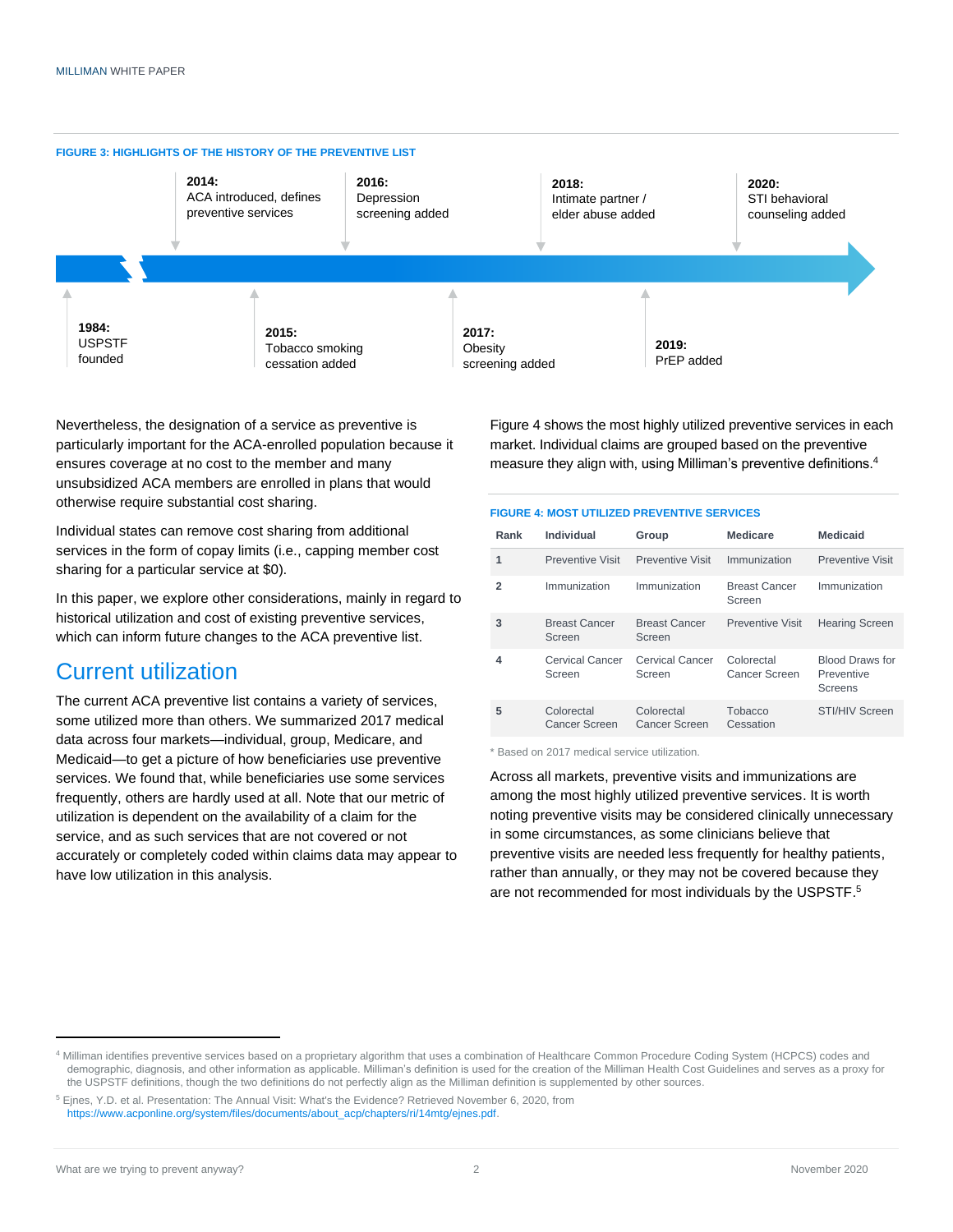Figure 5 shows the least utilized preventive services in each market.

**FIGURE 5: LEAST UTILIZED PREVENTIVE SERVICES**

| Rank | Individual                             | Group                                  | <b>Medicare</b>                                 | Medicaid                               |
|------|----------------------------------------|----------------------------------------|-------------------------------------------------|----------------------------------------|
| 1    | Cardiovascular<br><b>Aspirin Use</b>   | Cardiovascular<br><b>Aspirin Use</b>   | Cardiovascular<br><b>Aspirin Use</b>            | Cardiovascular<br><b>Aspirin Use</b>   |
| 2    | Abdominal<br>Aortic Aneurysm<br>Screen | Iron Deficiency<br>Screen              | Preventive<br>Medical-<br><b>Covered Dental</b> | Iron Deficiency<br>Screen              |
| 3    | Iron Deficiency<br>Screen              | Abdominal<br>Aortic Aneurysm<br>Screen | <b>Lead Screen</b>                              | Abdominal<br>Aortic Aneurysm<br>Screen |
| 4    | Sickle Cell<br>Screen                  | Sickle Cell<br>Screen                  | Development<br><b>Testing</b>                   | Genetic<br>Counseling                  |
| 5    | Lung Cancer<br>Screen                  | Lung Cancer<br>Screen                  | Sickle Cell<br>Screen                           | Lung Cancer<br>Screen                  |

\* Based on 2017 medical service utilization.

Health needs and, therefore, preventive services recommended or covered, vary by market based on underlying population demographic and health characteristics. Generally aspirin use to prevent cardiovascular disease, abdominal aortic aneurysm screening, and iron deficiency screening services are some of the least utilized services.

Figure 6 shows the preventive services with the fastest growth in utilization since the effective date of the ACA in 2014.

#### **FIGURE 6: CATEGORIES OF PREVENTIVE SERVICES WITH FASTEST GROWTH IN UTILIZATION**

| Rank           | Individual                            | Group                              | <b>Medicare</b>                | <b>Medicaid</b>                    |
|----------------|---------------------------------------|------------------------------------|--------------------------------|------------------------------------|
| 1              | Lung Cancer<br>Screen                 | Depression<br>Screen               | <b>STI/Hepatitis</b><br>Screen | Substance Abuse<br>Screen          |
| $\overline{2}$ | Tuberculosis<br>Screen                | Substance<br>Abuse Screen          | Depression<br>Screen           | <b>Depression Screen</b>           |
| 3              | <b>Breast</b><br>Feeding<br>Education | Tuberculosis<br>Screen             | Tuberculosis<br>Screen         | <b>Obesity Screen</b>              |
| 4              | <b>STI/Hepatitis</b><br>Screen        | <b>Obesity Screen</b>              | Obesity<br>Screen              | <b>Breast Feeding</b><br>Education |
| 5              | Obesity<br>Screen                     | <b>Breast Feeding</b><br>Education | Lung Cancer<br>Screen          | Tuberculosis<br>Screen             |

\* Measured from 2014 through 2017.

Depression screening utilization is growing quickly across most markets. Obesity screening, substance use disorder screening, and tuberculosis screening are all also trending high over the past four years.

On the other end, Figure 7 shows the preventive services with the slowest growth in utilization since 2014.

| <b>FIGURE 7: CATEGORIES OF PREVENTIVE SERVICES WITH SLOWEST</b> |  |
|-----------------------------------------------------------------|--|
| <b>GROWTH IN UTILIZATION</b>                                    |  |

| Rank | Individual                                      | Group                                           | <b>Medicare</b>                                 | <b>Medicaid</b>                                        |
|------|-------------------------------------------------|-------------------------------------------------|-------------------------------------------------|--------------------------------------------------------|
|      | Cholesterol<br>Screen                           | Cholesterol<br>Screen                           | Cholesterol<br>Screen                           | Osteoporosis<br>Screen                                 |
| 2    | <b>Diabetes</b><br>Screen                       | <b>Diabetes</b><br>Screen                       | <b>Blood Draws</b><br>for Preventive<br>Screens | Cholesterol<br>Screen                                  |
| 3    | <b>Hearing Screen</b>                           | <b>Blood Draws</b><br>for Preventive<br>Screens | Cervical<br>Cancer Screen                       | <b>Breast Cancer</b><br>Screen                         |
| 4    | Cervical<br>Cancer Screen                       | <b>Breast Cancer</b><br>Screen                  | Genetic<br>Counseling                           | Cervical<br>Cancer Screen                              |
| 5    | <b>Blood Draws</b><br>for Preventive<br>Screens | Cervical<br>Cancer Screen                       | STI/Other<br>Screen                             | <b>Blood Draws</b><br>for Preventive<br><b>Screens</b> |

\* Measured from 2014 through 2017.

Several of the slowest-growing services—specifically cervical cancer screening, breast cancer screening, and osteoporosis screening—tend to be services targeted toward women.

Each market has different healthcare needs. Some preventive services are targeted to specific populations (e.g., breastfeeding primary care interventions would not be common in the Medicare market given the older age of the Medicare population) and have differing recommended frequencies (e.g., annual or less frequently). The specific healthcare needs and demographics in each market likely play into the utilization of preventive services and how those results vary by market.

Additionally, there are several reasons preventive services may have varying utilization patterns, including:

- Preventive services may result in more timely diagnosis of health conditions and, thereafter, the same services provided in follow-up would no longer be considered preventive services
- Preventive services may not be fully observed in claims data (e.g., aspirin use for primary prevention of cardiovascular disease is not reflected because it is purchased over-the-counter)
- Certain services (e.g., preventive dental) might not be covered—or coverage might not be at the same level across markets

Therefore, it is difficult to definitively say what causes any specific service to appear in the high-growth or low-growth lists for each market.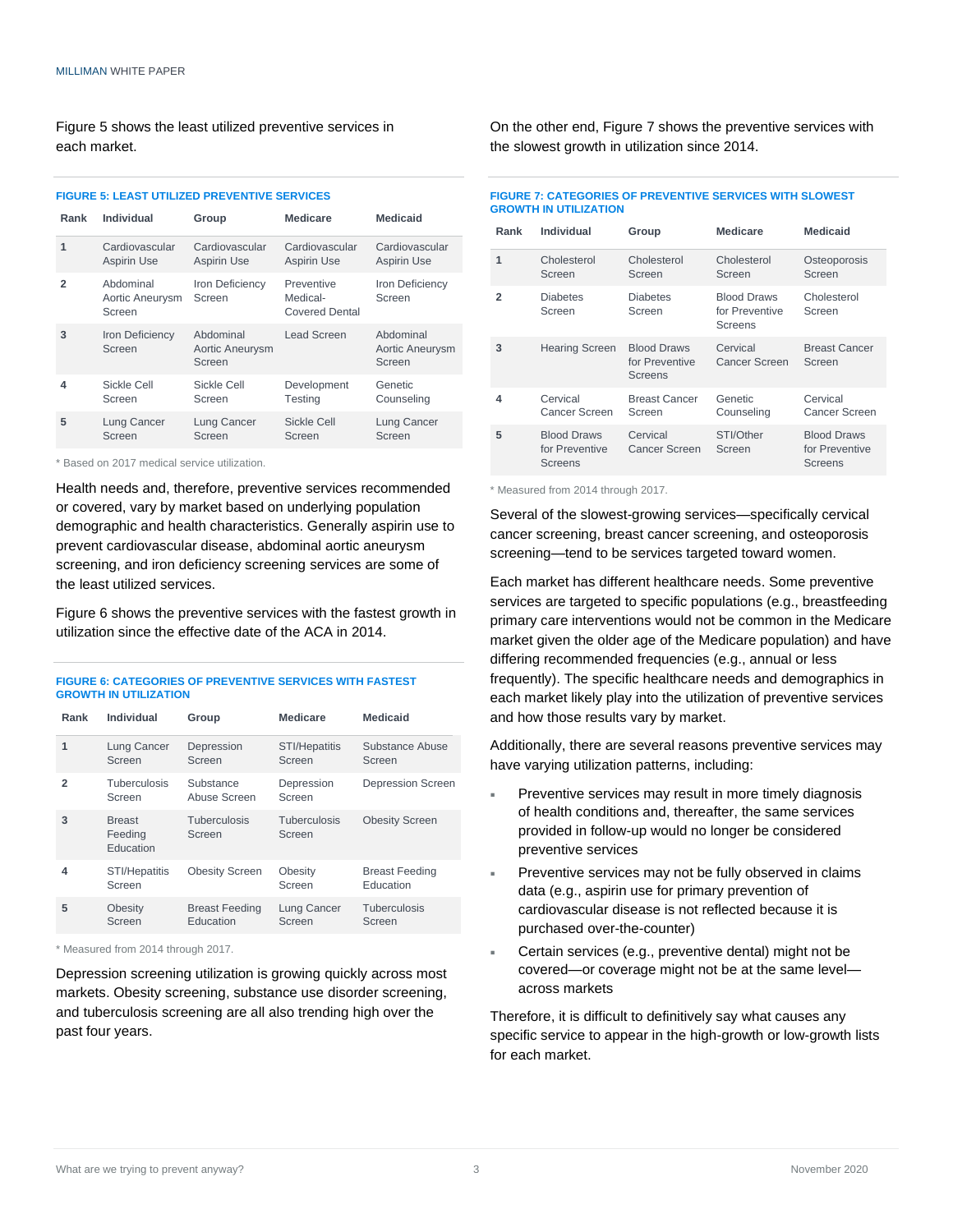### Preventive considerations

Preventive services as defined by the Centers for Disease Control and Prevention (CDC) include two main categories:

- 1. Primary prevention: Intervening before health effects occur, through measures such as vaccinations, altering risky behaviors (poor eating habits, tobacco use), and banning substances known to be associated with a disease or health condition.
- 2. Secondary prevention: Screening to identify diseases in the earliest stages, before the onset of signs and symptoms, through measures such as mammography and regular blood pressure testing.

The current preventive services list published by the USPSTF coincides with these two categories of preventive care, generally focusing on preventing illnesses, disease, or health problems from occurring or identifying conditions so treatment can be initiated (commonly through screenings).

The list of services that meet this definition has evolved over time, as the evidence base has changed (i.e., as emerging research supports the clinical benefit of additional services they are added to the preventive services list based on an "A" or "B" recommendation).

Recent additions to the preventive services list reflect changes in evidence surrounding the efficacy of certain services. In June 2019, the USPSTF added PrEP for the prevention of HIV infection to its recommendations. Then, in August 2020, the USPSTF added behavioral counseling for the prevention of sexually transmitted infections. It is likely that additional services could be added in the future as the evidence base continues to grow (i.e., there is an incentive to conduct research that provides an evidence base for specific preventive services so they can be added to the preventive services list).

### Preventive services in 2020

The COVID-19 pandemic has undoubtedly changed the U.S. healthcare landscape. Stay-at-home orders have resulted in many delayed or forgone healthcare services, including preventive services. 6

Further, the increased uncertainty and isolation have contributed to a spike in mental health and substance use disorders. According to Kaiser Family Foundation, almost half of adults in the United States reported negative mental health impacts related to the pandemic.<sup>7</sup>

The combination of reduced preventive care and increased mental health and substance use disorder issues has created the perfect storm. Insureds who may already have existing health conditions (whether known to them or not) are unable or reluctant to see their doctors for screenings or treatment. Further, mental health and substance use disorder issues are known to worsen other comorbid conditions. 8

The emergence of COVID-19 has already prompted Congress to pass legislation that removes cost sharing for COVID-19-related testing and treatment, including the presumed eventual vaccine. This new environment could also prompt government organizations, individual states, or health plans to consider waiving cost sharing for mental health and substance use disorder services to assist with returning the public to a healthier state as quickly as possible.

Beyond issues raised by COVID-19, the future of healthcare in the United States continues to be in flux. The idea of Medicare for all, or some variation of Medicare for all, has been widely covered in the media. One variation gaining traction, particularly among family physicians and health plans, is the idea of primary care for all.<sup>9</sup> The details of primary care for all vary by proposal but the general theme is to provide people in the United States with more affordable access to primary care.

Preventive services represent an important portion of primary care services. Primary care for all provides a platform to increase the focus on preventive services going forward, whether the idea comes to fruition or not.

<sup>6</sup> Cox, C., Kamal, R., & McDermott, D. (August 6, 2020). How Have Healthcare Utilization and Spending Changed So Far During the Coronavirus Pandemic? Exhibit: Spending on Health Services Dropped Sharply in March and April 2020. Retrieved November 6, 2020, fro[m https://www.healthsystemtracker.org/chart-collection/how-have](https://www.healthsystemtracker.org/chart-collection/how-have-healthcare-utilization-and-spending-changed-so-far-during-the-coronavirus-pandemic/%23item-year-over-year-percent-change-in-personal-consumption-expenditures-on-health-care-services-january-1960-june-2020)[healthcare-utilization-and-spending-changed-so-far-during-the-coronavirus-pandemic/#item-year-over-year-percent-change-in-personal-consumption-expenditures-on](https://www.healthsystemtracker.org/chart-collection/how-have-healthcare-utilization-and-spending-changed-so-far-during-the-coronavirus-pandemic/%23item-year-over-year-percent-change-in-personal-consumption-expenditures-on-health-care-services-january-1960-june-2020)[health-care-services-january-1960-june-2020.](https://www.healthsystemtracker.org/chart-collection/how-have-healthcare-utilization-and-spending-changed-so-far-during-the-coronavirus-pandemic/%23item-year-over-year-percent-change-in-personal-consumption-expenditures-on-health-care-services-january-1960-june-2020)

<sup>7</sup> Panchal, N. et al. (August 21, 2020). The Implications of COVID-19 for Mental Health and Substance Use. Kaiser Family Foundation. Retrieved November 6, 2020, from [https://www.kff.org/coronavirus-covid-19/issue-brief/the-implications-of-covid-19-for-mental-health-and-substance-use/.](https://www.kff.org/coronavirus-covid-19/issue-brief/the-implications-of-covid-19-for-mental-health-and-substance-use/)

<sup>&</sup>lt;sup>8</sup> Davenport, S., Matthews, K., Melek, S.P. et al. (January 2018). Potential Economic Impact of Integrated Medical-Behavioral Healthcare: Updated Projections for 2017. Milliman Research Report. Retrieved November 6, 2020, fro[m https://www.milliman.com/insight/potential-economic-impact-of-integrated-medical-behavioral-healthcare-updated-projections.](https://www.milliman.com/insight/potential-economic-impact-of-integrated-medical-behavioral-healthcare-updated-projections)

<sup>9</sup> Cheney, C. (July 15, 2020). Primary care for all among proposals to address healthcare disparities. HealthLeaders. Retrieved November 6, 2020, from [https://www.healthleadersmedia.com/clinical-care/primary-care-all-among-proposals-address-healthcare-disparities.](https://www.healthleadersmedia.com/clinical-care/primary-care-all-among-proposals-address-healthcare-disparities)